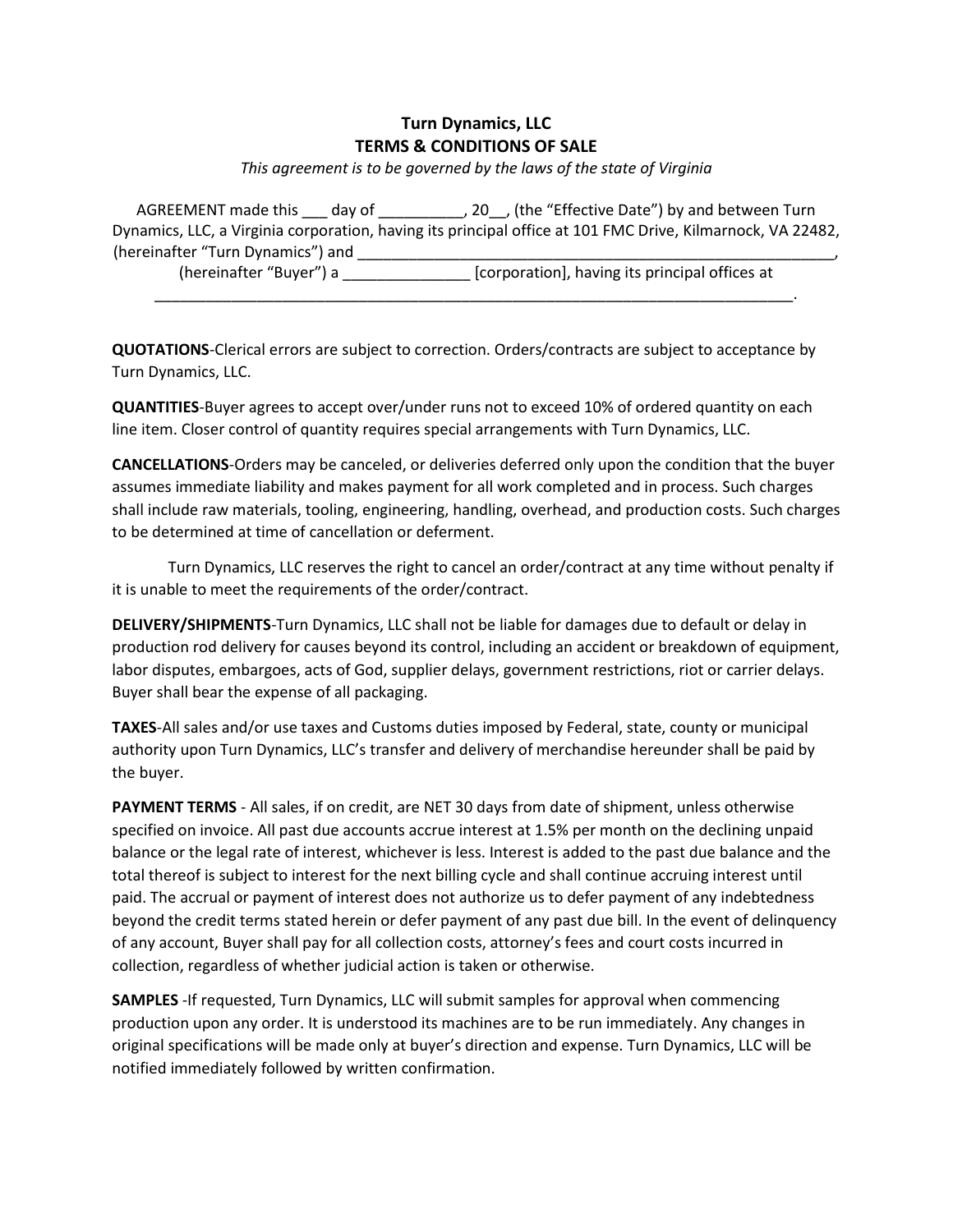**SPECIFICATION** - Buyer agrees to provide Turn Dynamics, LLC with an original copy (i.e. not faxed) copy of all required specifications. If the buyer fails to provide a clear original copy of all specifications, Turn Dynamics, LLC will request a written release from responsibility for any product manufactured that does not meet the specifications.

**CLAIMS** - In all claims for shortages, buyer must notify seller within 10 days of receipt of shipment. The original packaging, including exterior cartons, must be saved so that Turn Dynamics, LLC can make a claim with the carrier. Charges for repair or inspection of parts by buyer, without prior written authorization, cannot be honored. Claims will not be honored on those parts further processed by buyer resulting in change of dimensions or characteristics from parts ordered.

**TOOLING** - Tools, dies, gauges, and fixtures are an integral part of the manufacturing process and are included in engineering charges. As a proprietary item, payment by the buyer, whether separately quoted or not, conveys neither ownership nor the right of removal from Turn Dynamics, LLC's possession.

**CALIBRATION:** Calibrate equipment to manufacturer's specifications and to industry standards for accuracy limits. All calibration standards are to be traceable to the National Institute of Standards and Technology (NIST). Furnish long-form certificate of calibration, including gage data, instrument status as received, and final status, with all applicable measurements recorded. Send the certification along with the equipment at the time of delivery.

**PATENTS** - The products hereunder are manufactured in accordance with the buyer's specification and design. Accordingly, buyer shall defend and save harmless Turn Dynamics, LLC from all damages, claims, actions or suits based upon actual or alleged infringement of any patent registered in the U.S. or elsewhere. Indemnity shall include attorney's fees and other costs in defending such claim.

**WARRANTY** - Turn Dynamics, LLC warrants that goods manufactured by it will conform to the drawings and specifications furnished by buyer. Where products are used and combined with other equipment or components not furnished by Turn Dynamics, LLC or further processed by the buyer, buyer agrees to indemnify Turn Dynamics, LLC for all claims and expenses resulting from the use or incorporation into buyer's products. There are no other warranties, expressed or implied, either of merchantability or fitness for purpose. Unqualified acceptance of products will occur upon delivery; unless Turn Dynamics, LLC is notified in writing within ten days from Buyer's receipt or that the Buyer is making a claim for shortages or other errors in delivery. Failure to give such timely notice constitutes a waiver of all such claims by the Buyer. Turn Dynamics, LLC's sole obligation for any non-acceptable services will be limited to repair or remade, at Turn Dynamics, LLC's option, pursuant to the provisions of the foregoing Warranty clause.

**LIMITED LIABILITY** - Turn Dynamics, LLC's liability shall be limited to the amount of the contract plus 10%.

**COMPLETE CONTRACT** - This agreement constitutes the entire contract between Buyer and Turn Dynamics, LLC. No modification hereof shall be of any force and effect unless in writing and signed by the party claimed to be bound thereby, and no modification shall be effected by an acknowledgment or acceptance by Turn Dynamics, LLC of a purchase order from Buyer containing any different terms and conditions, which terms and conditions, to the extent inconsistent, shall be deemed superseded by the